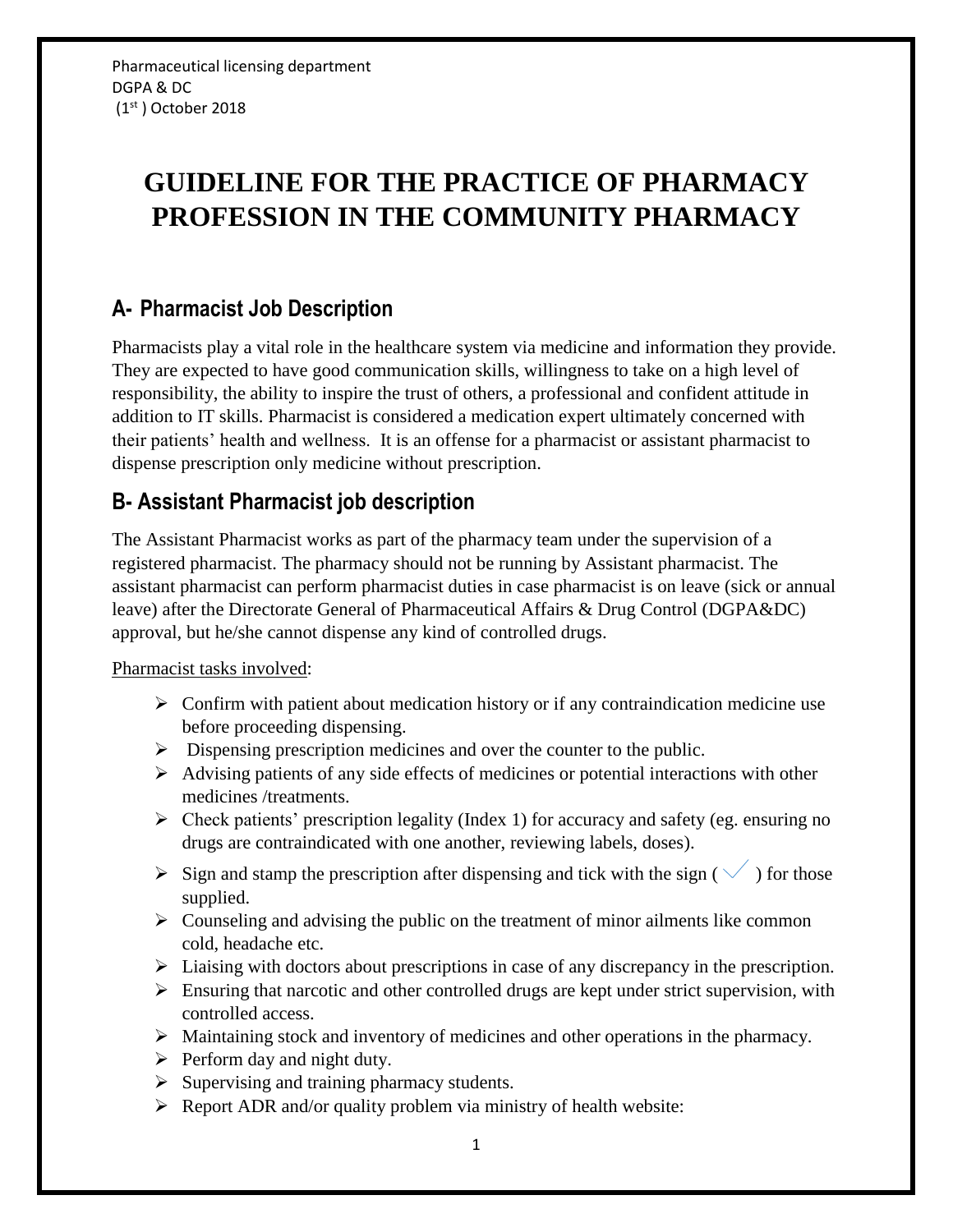Pharmaceutical licensing department DGPA & DC

(1 st ) October 2018

<https://www.moh.gov.om/en/home> then select **eServices**, select **BusinessServices,** select **Report to Pharmacovigilance department;** select **Healthcare professional in Oman**. Then fill in the required fields and submit. Or directly click at:<https://www.moh.gov.om/en/-32>

 $\triangleright$  Keeping up to date with current pharmacy practice, rules and regulations, new medicines, therapies and their uses.

#### **Ensure the following:**

- $\triangleright$  Advertisement for medicines is not allowed.
- $\triangleright$  Prior approval from DGPA&DC must be obtained in a case of any change in ownership, the location, shifting, and size modification.
- $\triangleright$  Prior approval from DGPA&DC must be obtained before closing the pharmaceutical establishment.
- $\triangleright$  DGPA&DC must be informed in written within 24 hours, if the pharmaceutical establishment has been without a pharmacist.
- $\triangleright$  A method to control and monitor the premise temperature below 24 °C.
- Refrigerator temperature should be maintained and monitor between  $2^{\circ}C 8^{\circ}C$ .
- $\triangleright$  Temperature must be recorded daily in the record chart in the morning and evening time with signature of recorder as it shown in schedule for both the pharmacy and fridge.

| <b>Temperature chart</b> |         |      |         |      |                 |
|--------------------------|---------|------|---------|------|-----------------|
| Pharmacy name:           |         |      |         |      | Month of: /YEAR |
| Date                     | Morning | Sign | Evening | Sign | <b>Note</b>     |
|                          |         |      |         |      |                 |
| $\overline{2}$           |         |      |         |      |                 |
| 3                        |         |      |         |      |                 |
|                          |         |      |         |      |                 |
|                          |         |      |         |      |                 |
| 31                       |         |      |         |      |                 |

### **Monitoring of expired medicines**

- $\triangleright$  There should be a system for monitoring of expired medicines (FEFO).
- $\triangleright$  Nearly expired medicines should be monitored and controlled and be kept in separate place.
- $\triangleright$  Expired medicines must be removed from the shelves and be kept in sealed box and marked with as an expired medicines not for use.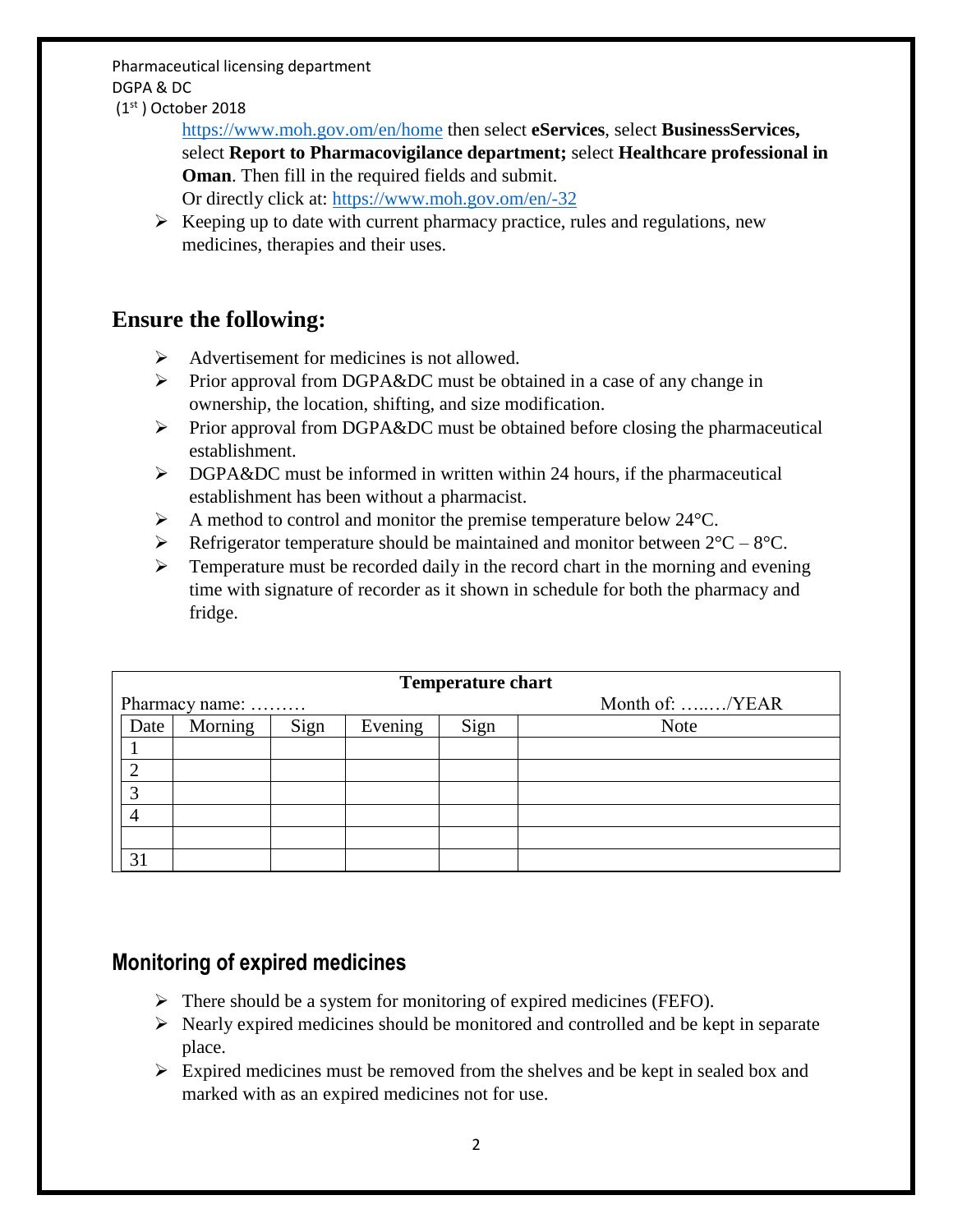#### Pharmaceutical licensing department DGPA & DC

(1 st ) October 2018

- $\triangleright$  Expired/ spoiled medicines must be sent to BEAH COMPENY M/S .OMAN ENVIRONMENTAL SERVICES HOLDING CO .SAOC, PO BOX 1188, PC-130, AZAIBA,TEL 1881 EMAIL:JABIR.ALKASBI@BEAH.OM
- $\triangleright$  Evidence for returned, destructive medicines must be kept available in the pharmacy

### **Pharmaceutical establishments (Premises).**

- $\triangleright$  Pharmaceutical establishments/ premises should be maintained in good condition.
- $\triangleright$  All shelves should be clean and dust free and benches are not overloaded.
- $\triangleright$  The floor should be clean and the area should be free from moisture.
- $\triangleright$  The outside board should be clean and clear to read

#### **Ensure availability of the following:**

- $\triangleright$  Pharmaceutical establishment license and the entire staff licenses displayed in a visible place
- $\triangleright$  Pharmaceutical reference books (BNF, QNF, etc.)[https://www.moh.gov.om/documents/16569/0/ONF+2016+](https://www.moh.gov.om/documents/16569/0/ONF+2016+-for+E+Health+Portal.pdf/3f224743-563e-4640-85c1-fe46abe3db93) [for+E+Health+Portal.pdf/3f224743-563e-4640-85c1-fe46abe3db93](https://www.moh.gov.om/documents/16569/0/ONF+2016+-for+E+Health+Portal.pdf/3f224743-563e-4640-85c1-fe46abe3db93)
- $\triangleright$  Ministerial decision and circulars can be obtained from [www.moh.gov/en/web/dgpadc/resource.](http://www.moh.gov/en/web/dgpadc/resource)
- $\triangleright$  Files for temperature record sheet, purchasing bill, inspection report and expired medication destruction evidence
- $\triangleright$  Pharmacies on duty list in the duty box.
- $\triangleright$  Updated Pricing list should be available in hard or soft copy (can be directly downloaded from [\(www.moh.gov.om/en/web/dgpac/resourses\)](http://www.moh.gov.om/en/web/dgpac/resourses).
- $\triangleright$  First aid box for pharmacy use only.
- $\triangleright$  A digital thermometer for premises (not less than 2) and one in the fridge.
- $\triangleright$  Valid fire extinguisher.
- $\triangleright$  Covered dustbin.

#### **Medicines stock and storage:**

- $\triangleright$  All Essential Medicines should be available and medicines should be displayed and stored over the shelves in a systematic way; (Alphabetical/ pharmacological classification).
- $\triangleright$  Unlicensed / non-permissible items and free medical samples should not be available for any reason.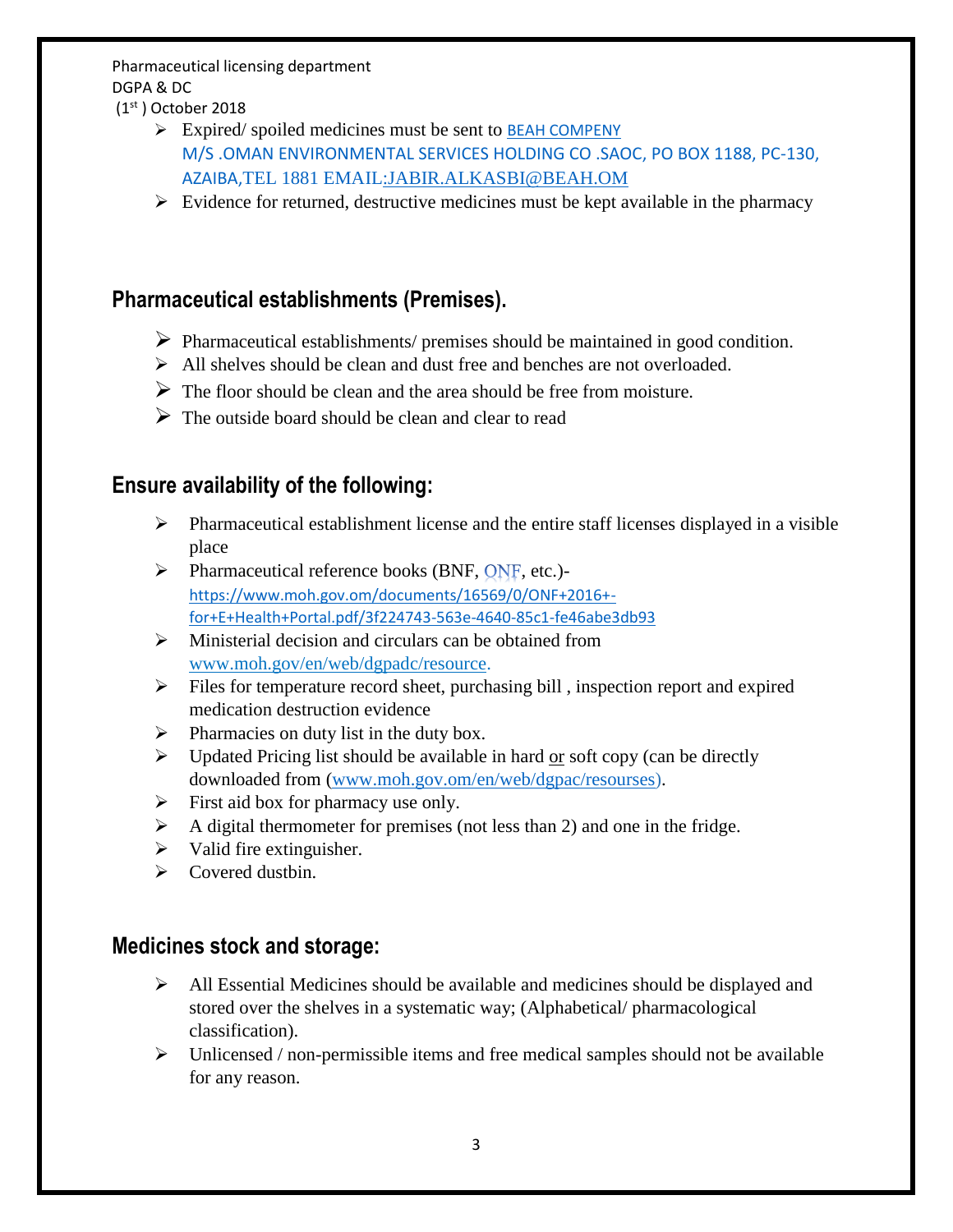Pharmaceutical licensing department DGPA & DC

(1 st ) October 2018

- $\triangleright$  The boxes of medicines & medical supplies should not be kept directly on the ground or up to the ceiling.
- $\triangleright$  All medicines and loose blisters should be priced.
- $\triangleright$  If the pharmaceutical establishment is maintaining veterinary medicines and cosmotic, these should be kept separately from human medicines in labeled shelves (as Veterinary medicines and cosmetic).

## **Controlled medicines:**

Controlled medicines, classified into psychotropic, narcotics and controlled non – psychotropic drug. They should be kept in a hidden secure place. Pharmacist is the only responsible for managing and dispensing controlled drugs. One controlled medicine should be written per prescription. It is an offense for a Physician to issue a prescription for a controlled drug or for a Pharmacist to dispense it unless it complies with the legal requirements. Three dedicated stamped registers for each class of controlled medicines must be made available.

- For psychotropic and narcotics guideline. Visit: Moh.gov.om  $>$ DGPA&DC $>$  Guidelines, or click **[\(https://www.moh.gov.om/en\\_US/web/dgpadc/-9\)](https://www.moh.gov.om/en_US/web/dgpadc/-9)**
- $\checkmark$  For non psychotropic medicines guideline. Visit: Moh.gov.om >DGPA&DC> Circulars.

### **The following details are available on Ministry of health website:**

**www.moh.gov.om/en/web/dgpadc/resources.**

- 1. Professional practice guidelines.
- 2. Pharmacy on duty.
- 3. Updated price list.
- 4. Ministerial Decisions and Circulars.
- 5. Guide to Management of Narcotics & Psychotropic Substances in Health Institutions & Pharmaceutical Establishments.
- 6. Pharmacist and Assistant Pharmacist examination schedule.
- 7. Pharmacist and Assistant Pharmacist examination results.
- 8. ONF.
- 9. Requirement for opening pharmaceutical establishments
- 10. Requirement for licensing of pharmacist and assistant pharmacist
- 11. Guideline for opening manufacturing industries and medical devices.
- 12. List of licensed medical stores
- 13. List of Clinics permitted to keep medicines
- 14. List of medicines and other items prohibited or banned.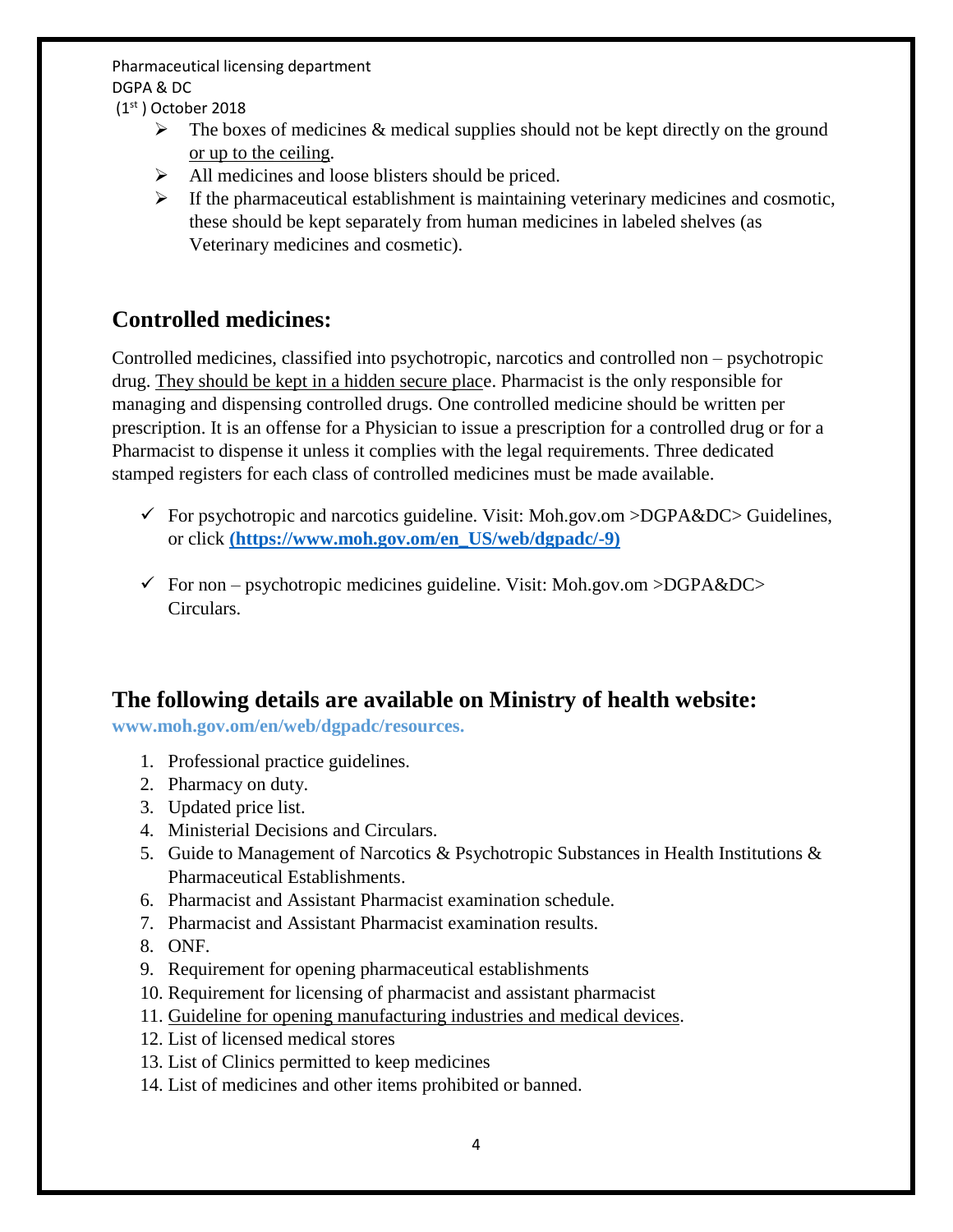Pharmaceutical licensing department DGPA & DC (1 st ) October 2018

## **It is the pharmacist incharge responsibility to access E- health portal to get any update posted documents at**

<https://www.moh.gov.om/en/home>

**then select**  $\longrightarrow$  DG of pharmaceutical affairs and drug control

Or directly click at<https://www.moh.gov.om/en/web/dgpadc/resources>

- $\triangleright$  Failure to provide proper pharmaceutical care to patient may render the pharmacist or Ass- Pharmacist license to be cancelled and may impose suitable penalty.
- $\triangleright$  Inadherence with this guideline will render the pharmaceutical establishment owner and /or pharmacist or ass .pharmacist to violation committee for suitable penalty.